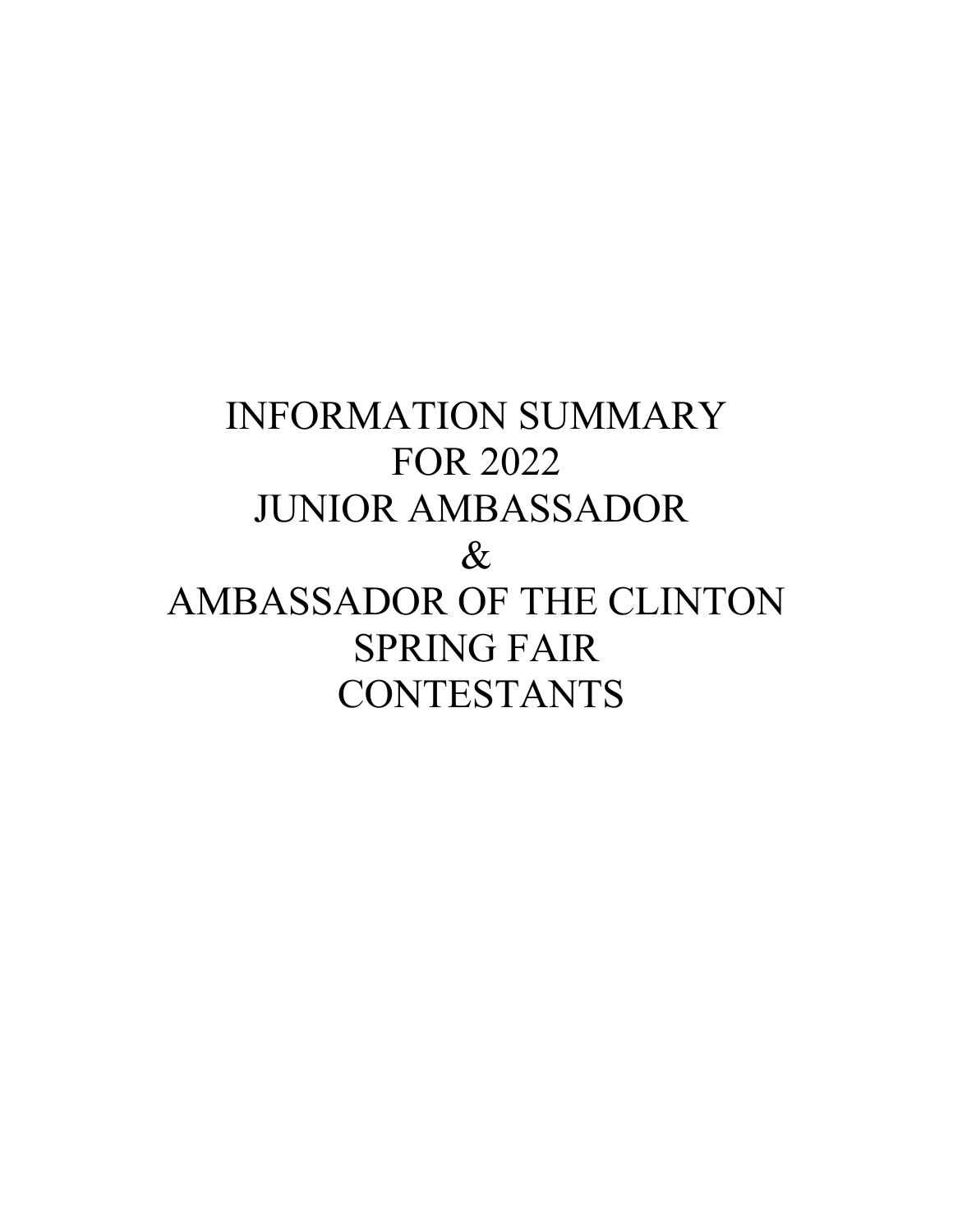Junior Ambassador  $\mathcal{R}_{\mathcal{L}}$ Ambassador Competition 7:30p.m. May 27, 2022 Royal Canadian Legion Clinton Branch 140 95 Kirk Street, Clinton

> Thursday, May 19, 2022 Deadline for Contestant Applications **Marg Miller at [marg@dndglass.ca](mailto:marg@dndglass.ca) and Chantel VanDorp at kitten1913@live.ca**

Information Session - date and location to be determined

Chicken Dinner 5:00p.m – 7:00p.m. Royal Canadian Legion Clinton Branch 140 95 Kirk St. Clinton

MAY 27, 2022

TICKETS-\$21.00

CONTACT MARG MILLER 519-525-7641 or JANET CAMERON 519-482-7925 or HURON TIRECRAFT at 519-482-3752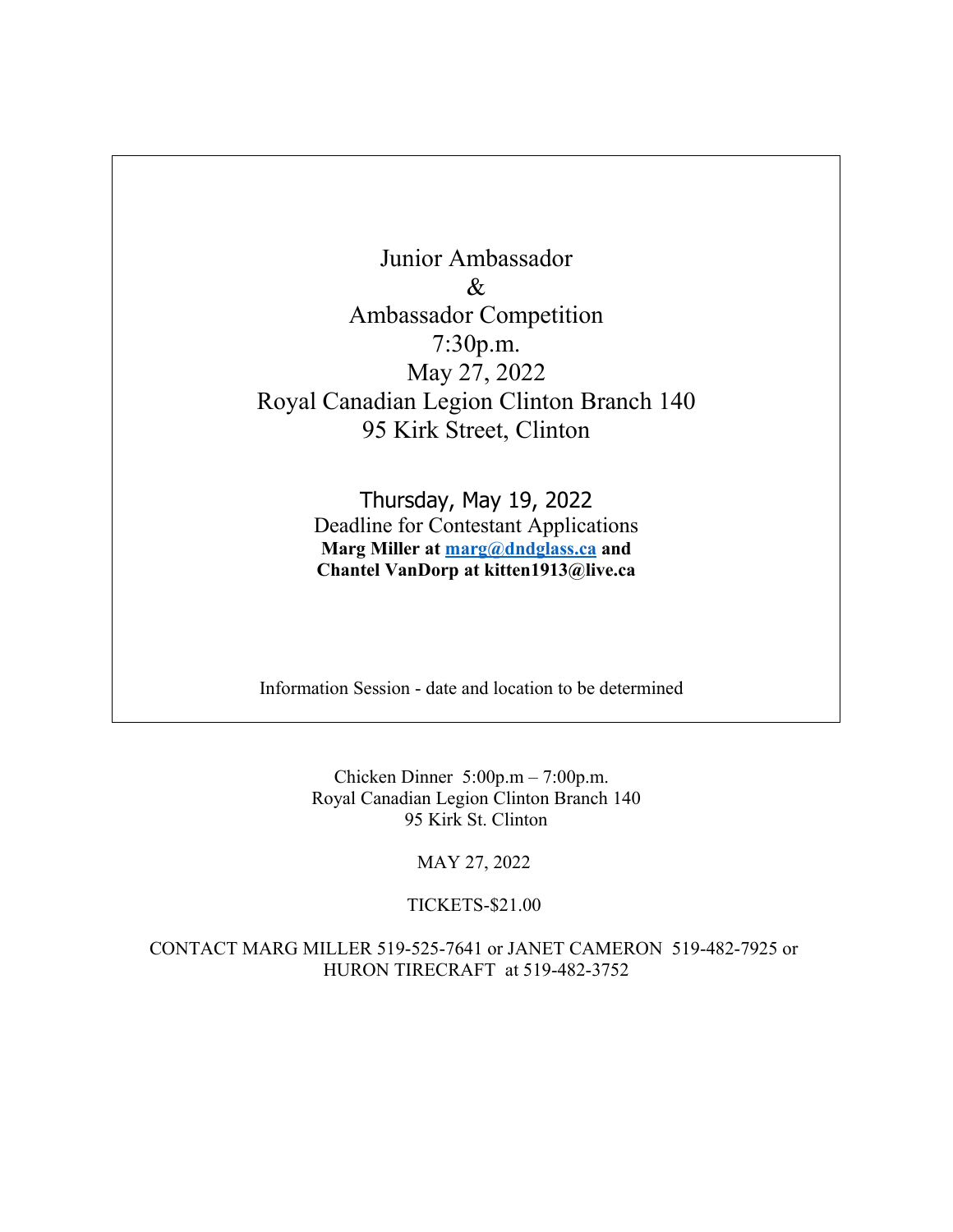## **AMBASSADOR OF THE CLINTON SPRING FAIR COMPETITION RULES AND REGULATIONS**

- 1. Official entry forms to be received by May 19, 2022 except by special permission of the Huron Central Agricultural Society, which must be obtained in writing prior to the above mentioned date.
- 2. Ambassador of the Fair Competition contestants must be 17 years of age by August 1, 2022. Junior Ambassadors age 13-16 years of age.
- 3. Contestants will be disqualified immediately if their qualifications are found to be in contravention of any of the competition regulations herein set out and may also be disqualified and required to withdraw immediately if they fail to observe any of the instructions and regulations which may be set out by the supervising official of the competition.
- 4. Contestants will be interviewed privately and judged by a panel of 3 judges at the Royal Canadian Legion Branch 140, Clinton for approximately 7 minutes. Each contestant is also expected to deliver a 3 minute public speech and each is required to participate in a brief impromptu question (30-60 seconds). The speech topics to be on Your Community, the Fair or Agricultural in Huron County. The judges will decide on the winner on the basis of community knowledge and involvement, knowledge of the Clinton Spring Fair, personality and presentation.
- 5. The winner of the Huron Central Agricultural Society Ambassador of the Fair Competition is expected to participate in the District 8 Competition (the first Saturday in May) AND the Ambassador of the Fairs at the Canadian National Exhibition Competition the  $3<sup>rd</sup>$  weekend in August of the following year). Note: an individual may appear only once in a Canadian National Exhibition Ambassador of the Fairs Competition.
- 6. The chosen Ambassador of the Fair and First and Second Runners-Up representing the Huron Central Agricultural Society cannot participate in another Ambassador of the Fair Competition in the same year.

For more information, please contact Chantel VanDorp, email- **[kitten1913@live.ca](mailto:kitten1913@live.ca)**, phone- 519-955-2833 or Marg Miller, email-marg@dandglass.ca phone-519-525-7641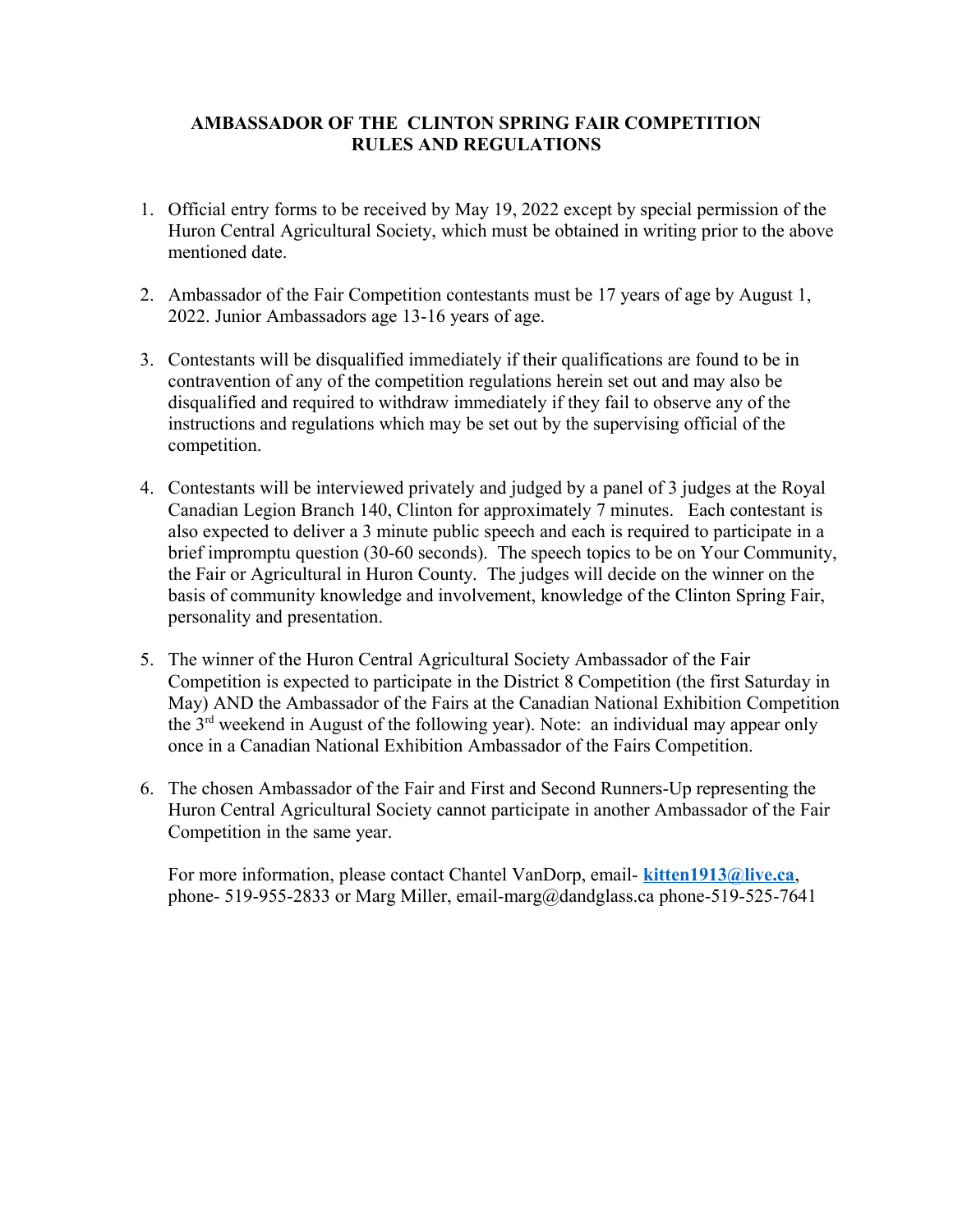# **SPONSORSHIP SUMMARY FORM**

| Phone:                                                                                                                                                                                                                         |
|--------------------------------------------------------------------------------------------------------------------------------------------------------------------------------------------------------------------------------|
|                                                                                                                                                                                                                                |
| Ages: 13-16                                                                                                                                                                                                                    |
|                                                                                                                                                                                                                                |
| Phone:                                                                                                                                                                                                                         |
| Email: Note of the contract of the contract of the contract of the contract of the contract of the contract of the contract of the contract of the contract of the contract of the contract of the contract of the contract of |
| Age: 17 years of age by August 1, 2022                                                                                                                                                                                         |
| Phone:                                                                                                                                                                                                                         |
|                                                                                                                                                                                                                                |

Sponsorship Responsibilities:

- 1. To provide the Ambassador contestant a sash and corsage supplied by The Backyard Flower Shop at 519-482-7012.
- 2. To be present at the Junior Ambassador and Ambassador Competition May 27, 2022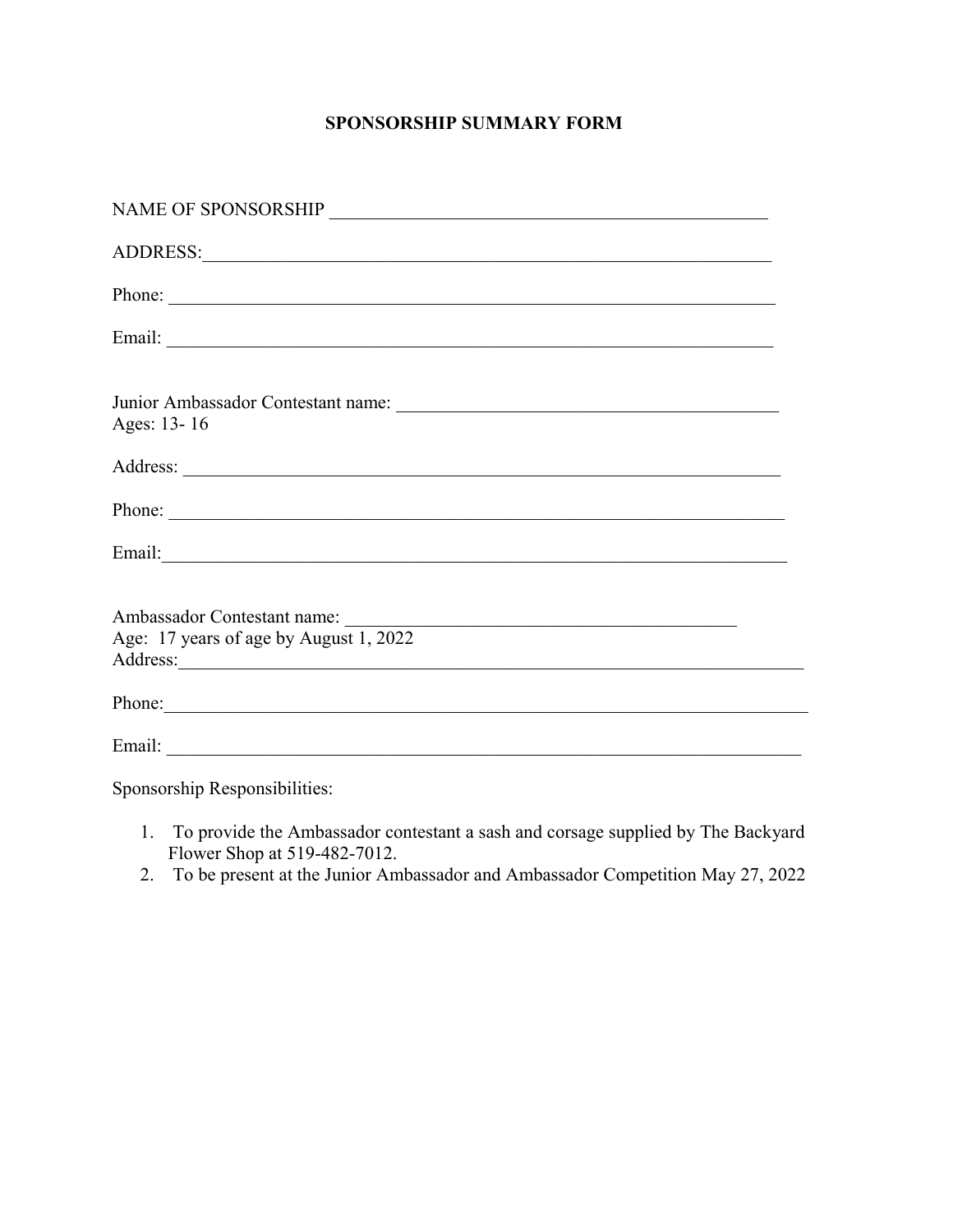#### **HURON AGRICULTURAL SOCIETY JUNIOR AMBASSADOR & AMBASSADOR OF THE CLINTON SPRING FAIR 2020**

#### CONTESTANT INFORMATION SUMMARY

| SPONSOR NAME AND CONTACT                                                                                                                                                                                                      |
|-------------------------------------------------------------------------------------------------------------------------------------------------------------------------------------------------------------------------------|
|                                                                                                                                                                                                                               |
| ,我们也不能在这里的时候,我们也不能在这里的时候,我们也不能会在这里的时候,我们也不能会在这里的时候,我们也不能会在这里的时候,我们也不能会在这里的时候,我们也                                                                                                                                              |
|                                                                                                                                                                                                                               |
| OTHER INTERESTS: New York CONSTRUCTION OF THE CONSTRUCTION OF THE CONSTRUCTION OF THE CONSTRUCTION OF THE CONSTRUCTION OF THE CONSTRUCTION OF THE CONSTRUCTION OF THE CONSTRUCTION OF THE CONSTRUCTION OF THE CONSTRUCTION OF |
|                                                                                                                                                                                                                               |
|                                                                                                                                                                                                                               |

Contact Chantel VanDorp- **kitten1913@live.ca** - 519-955-2833 or Marg Miller – marg@dndglass 519-525-7641 Please fill in and return this information sheet to above name.